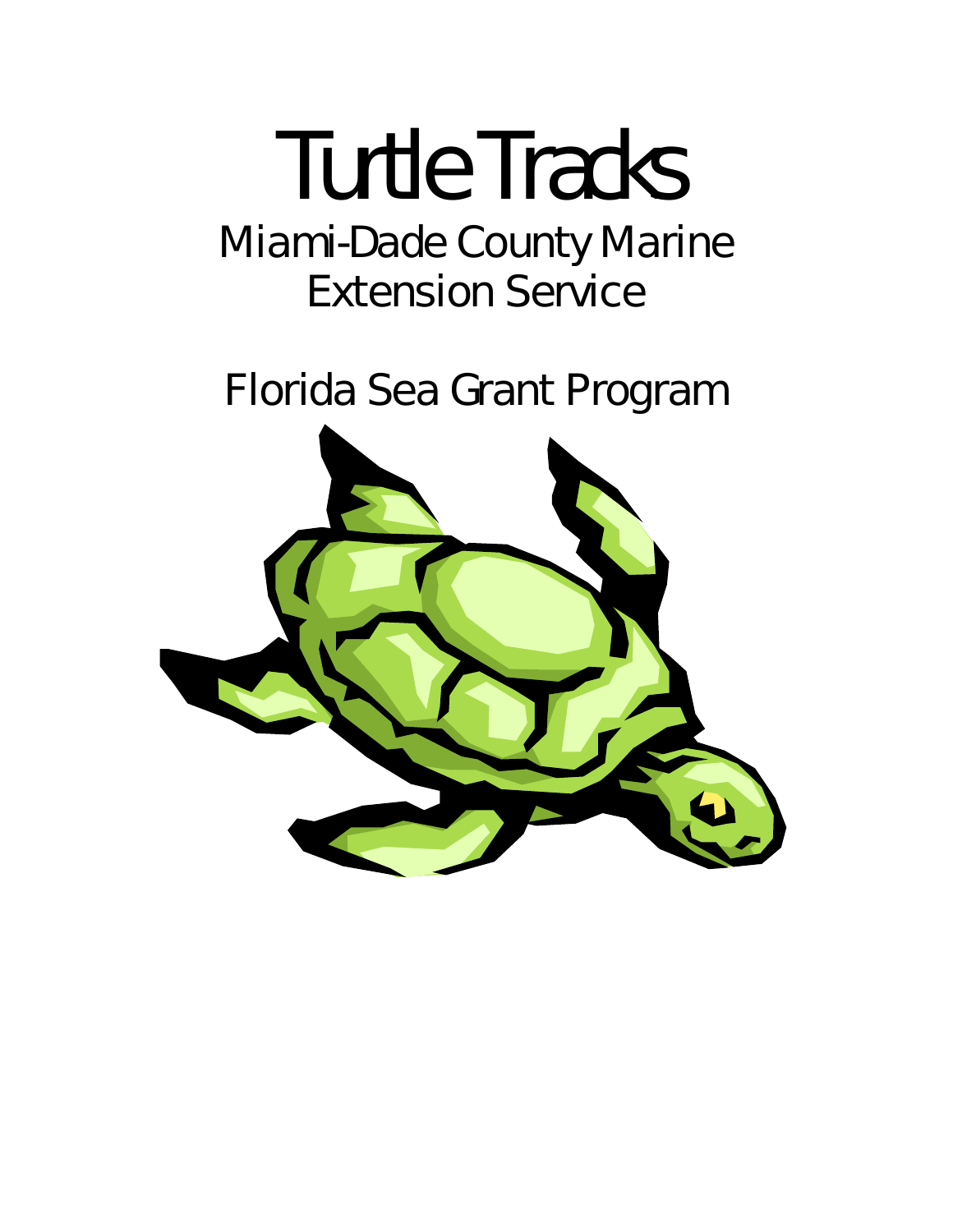#### *DISTURBING A SEA TURTLE NEST IS A VIOLATION OF STATE AND FEDERAL LAWS.*

### What To Do If You See A Turtle

If you observe an adult sea turtle or hatchling sea turtles on the beach, please adhere to the following rules and guidelines:

- 1. It is normal for sea turtles to be crawling on the beach on summer nights. DO NOT report normal crawling or nesting (digging or laying eggs) to the Florida Marine Patrol unless the turtle is in a dangerous situation or has wandered off the beach. (on a road, in parking lot, etc.)
- 2. Stay away from crawling or nesting sea turtles. Although the urge to observe closely will be great, please resist. Nesting is a critical stage in the sea turtle's life cycle. Please leave them undisturbed.
- 3. DO REPORT all stranded (dead or injured) turtles to the Florida Marine Patrol.
- 4. NEVER handle hatchling sea turtles. If you observe hatchlings wandering away from the ocean or on the beach, call: Florida Marine Patrol 1-800- DIAL-FMP (3425-367)

#### **MIAMI-DADE COUNTY SEA TURTLE CONSERVATION PROGRAM**

"*To Protect Endangered or Threatened Marine Turtles for Future Generations"*

B efore 1980, there was no documented sea turtle activity in Miami-Dade County, due mainly to the lack of an adequate beach-nesting  $\overline{\text{habitat}}$ . In 1979, the Parks and Recreation Department's Sea Turtle Conservation Program began a comprehensive beach re-nourishment project and in 1980, with the advent of our newly re-nourished beaches, sea turtle activity started to prosper. Today, the program has documented over 3,886 nests, which has resulted in the release of over 356,414 hatchlings.

10800 Collins Avenue Miami Beach, Florida 33154 (305) 947-3525



This information is a cooperative effort on behalf of the following organizations to help residents of Miami-Dade County learn about sea turtle conservation efforts in this coastal region of the state.

# YAMAHA HELL CONTENDER **MIAMI BILLFISH TOURNAMENT**



4419 West Tradewinds Avenue Fort Lauderdale, Floirda 33308 Phone: 954-351-9333 Fax: 954-351-5530 Toll Free: 877-Turtle3

**NATIONAL SAVE THE SEATURTLE FOUNDATION**

Information has been drawn from "Sea Turtle Conservation Program", a publication of the Broward County Department of Planning and Environmental Protection, Biological Resources Division. Photos have been provided courtesy of Miami-Dade County Parks and Recreation Department.

For further information, please contact the Florida Sea Grant Marine Extension Agent at:

Florida Sea Grant College Program RSMAS 4600 Rickenbacker Causeway Miami, FL 33149-1098 (305) 361-4017

SGEF-141

*Florida Sea Grant is the only statewide, university-based coastal research, education, extension/outreach and communications program in Florida.*

www.FlSeaGrant.org

• Save and See a Sea T urtle Friend • **• Save Our Sea Turtles • Be A Lifesa** ver Friend •

# TURTLE TRACKS

*SEA TURTLE CONSERVATION IN MIAMI-DADE COUNTY*





*Florida Sea Grant College Program*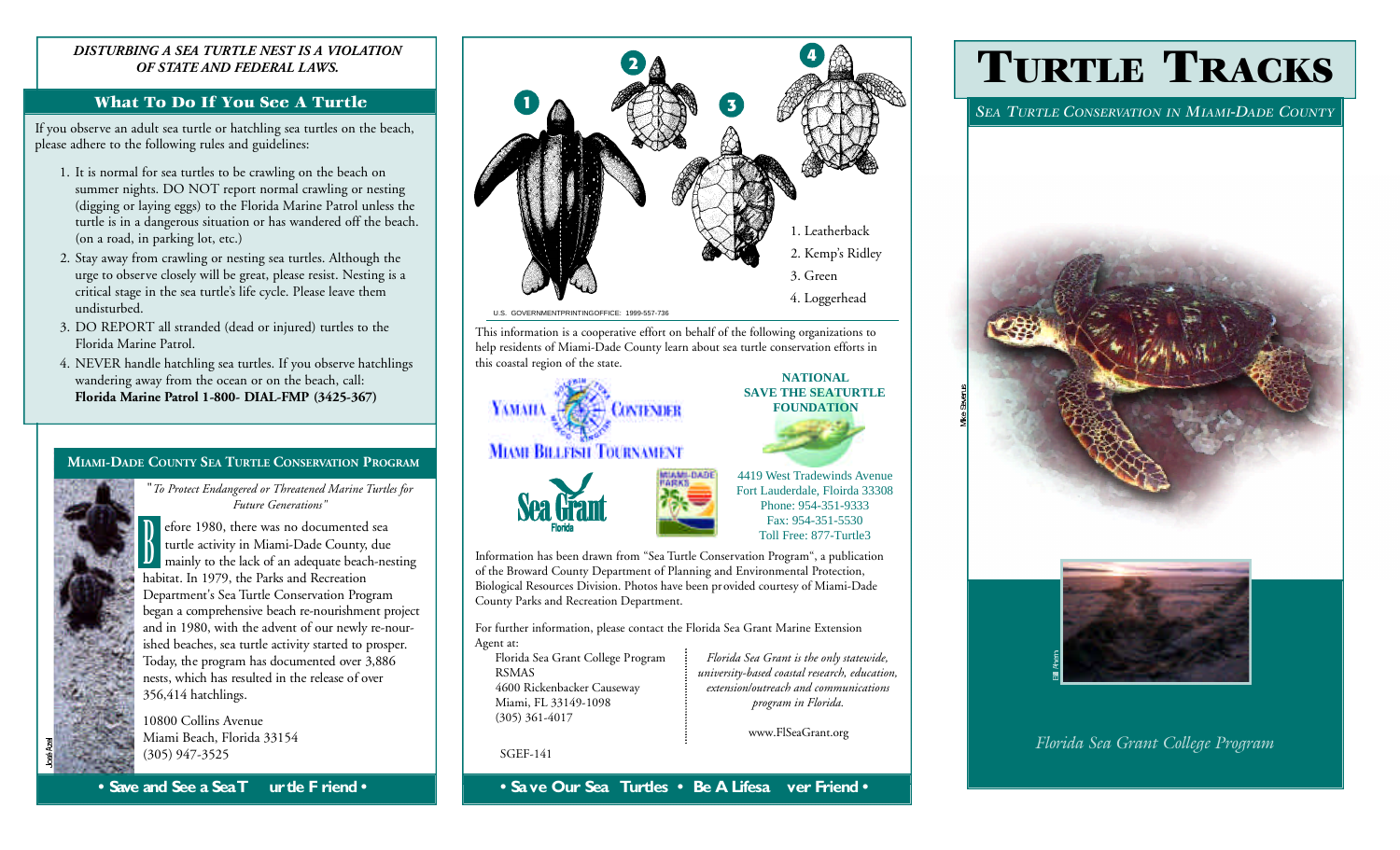S<br>S ea turtles are marine reptiles that have existed since their giant land turtle ancestors returned to the sea sometime during the Age of Dinosaurs. Scientific study places sea turtles back in time as far as 150 million years ago.



Seven species of sea turtles have managed to survive to the 21st Century. Three of these species, the Loggerhead Sea Turtle (Caretta caretta), the Green Sea Turtle (*Chelonia mydas*), and the Leatherback Sea Turtle (*Dermochelys coriacea*), nest on the beaches of Miami-Dade County from March to early September.

The Loggerhead is the most common, but Greens and Leatherbacks have also been documented in small numbers. In fact, Florida is responsible for 90% of nesting Loggerheads, making this state the largest nesting area in the Western Hemisphere for Loggerhead Sea Turtles.

# Sea Turtles are Endangered or Threatened Species

 $\overline{\mathfrak{g}}$ ea turtle populations have been seriously reduced worldwide through a number of human influences. Overdeveloped coastal areas have eroded natural nesting habitats. Breeding populations of adult turtles have been diminished by capture for eggs, meat, leather, oils, and tortoise shell, or mortality from long line fishing, discarded nets, fishing line, pollution, plastic products and motorboat injuries. Incidental captures of adults in fishing nets and shrimp trawls have brought one species, the Kemp's Ridley (*Lepidochelys kempi*), right to the brink of extinction. At one time, many feared the Kemps would vanish completely from our ecosystem.

For these reasons, the Marine Turtle Protection Program protects ALL sea turtles. Sea turtles in Florida are protected through Florida Statutes, Chapter 370.12(11-c-1) and by the Untied States Endangered Species Act of 1973. Briefly these laws state that: "No person may take, harass, harm, hunt, pursue, shoot, wound, kill, trap, capture or attempt to engage in any such conduct to marine turtles, turtle nests, and/or turtle eggs." Any persons who knowingly violate any provision of the act may be assessed civil penalties up to \$25,000 or a criminal penalty up to \$50,000 and up to one (1) year imprisonment.

Of the species that nest in Miami-Dade County, the Green and the Leatherback sea turtles are listed officially as endangered. The Florida population of Loggerheads is considered threatened.

## Sea Turtle Nesting Behavior

N esting begins in Miami-Dade County in late February. If undisturbed, the female leaves the ocean and crawls up the beach to a point well above the high tide line. There, using her rear flippers, she digs an egg chamber about 9 inches in diameter. Loggerheads and Greens will dig a chamber from 18 to 24 inches deep; a Leatherback's nest chamber can be as deep as 36 inches. After resting briefly, she deposits from 60 to 180 eggs that are soft and range from the

size of a ping - pong ball to, in the case of a Leatherback, the size of a tennis ball. After she has deposited her eggs in the chamber, she uses her rear flippers again to cover the eggs with sand. She then energetically throws sand backward with her front flippers to cover and disguise the exact location of the nest chamber. She then leaves the nest site and returns to the sea.



Since sea turtles do not nurture their hatchlings, the female never returns to the nest site. A single female may nest several times during a season and then not nest again for one or two years. Sometimes the female emerges from the sea without digging a nest chamber. These are called "false crawls " and usually occur because the turtle was disturbed or could not find a suitable nest site. The tracks left on the beach by the nesting turtle resembles marks left by a tractor tire. Male sea turtles rarely come ashore, unless they are injured or dead, which is why little is known about them.

The nesting season for the Leatherback in Miami-Dade Count begins in late February and runs through late May; for the Loggerhead, from mid-April through late August; and for the Green sea turtle, from late May through mid-August.

## Sea Turtle Hatchlings

H atchlings start emerging from nests in mid-July to Mid-October. Here in Miami-Dade County, the eggs that are deposited in the chamber are either left to incubate naturally *(insitu)* or relocated to a fenced hatchery or a safer area of the beach. Because of the extent of the development on our beaches and associated bright lights from hotels, condominiums, streets and highway traffic, most of the nests in Miami-Dade County are moved by authorized and permitted personnel.

There are two types of hatchery systems – self-releasing and restraining hatcheries. The self-releasing hatchery allows the



emerging hatchling to crawl out of the hatchery and traverse the beach toward the water's edge on their own unencumbered. Restraining hatcheries require the collection of hatchlings and manually releasing them at the water's edge.

Incubation of the nests takes about 50 to 60 days. After this period, the hatchlings emerge from the nest en masse, and in the case of insitu nests, using various environmental and inherited cues, quickly migrate to the water's edge. If artificial lights are lighting the beach, the hatchlings become disoriented, travel in the wrong direction, and possibly never make it to the water.

Once in the water the hatchlings swim directly out to sea, facing a perilous struggle to survive to adulthood. The best scientific estimates available indicate that only approximately one percent of the hatchlings will survive to adulthood.

The maximum age of adult turtles is unknown, but some have been kept in captivity longer than fifty years.

#### How You Can Help

Without the support of the public, the survival of sea turtles on our planet is doubtful. Here are some ways you and other citizens of Miami-Dade can help:

- As much as possible, refrain from walking on the beach at night during the summer months (March through mid-September.). No matter how quiet, humans will often – and unknowingly – frighten nesting sea turtles back into the sea.
- Never keep baby or newly hatched sea turtles in aquariums. They may survive for short time, but with out proper chemical treatment of the aquarium they will perish.
- Keep bright lights from shining onto the beach. If you have security or safety lights near the beach, build shades around the light so the beach is not directly illuminated. The bright lights will disorient hatchlings.
- If you see someone harassing a sea turtle or poaching a nest, call the local police or the Florida Marine Patrol (1-800-DIAL-FMP).
- Do not dispose of plastic bags or trash in the ocean. Plastic bags very closely resemble a favorite food of sea turtles, jelly fish, and will cause illness or death to turtles and other marine life that eat them.
- Stay clear of marked sea turtle nests on the beach.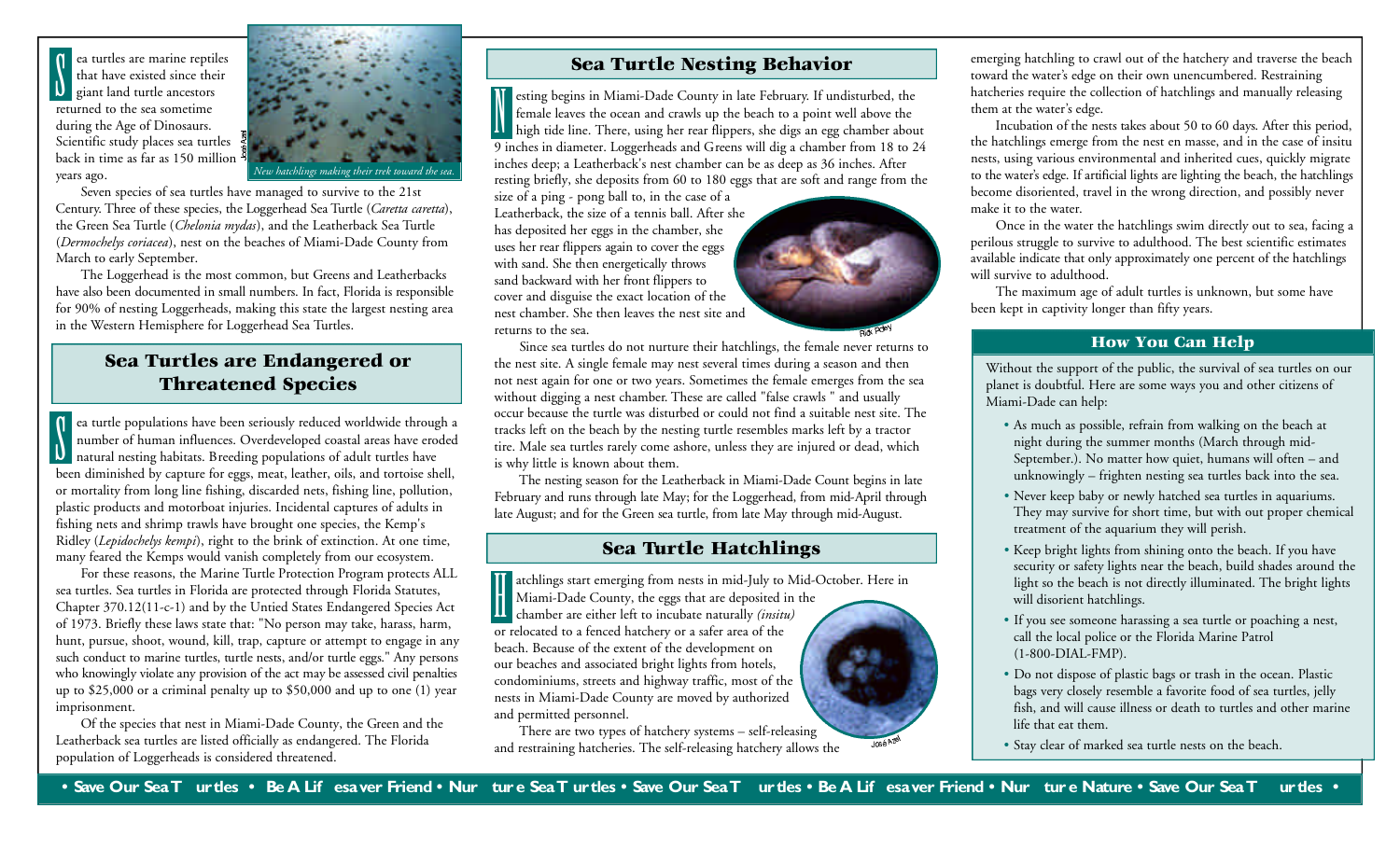# Sea Turtle Presentation

## Evaluation Form

Please rate the presentation on a scale of 1 to 10, with 1 being **"Least"** and 10 being **"Most."**

1. What knowledge of the subject did you have before the presentation?

2. What is the level of your knowledge as a result of the presentation?

3. Please indicate with an **X** if you learned something today about sea turtles:

|    |                                                 | YES | <b>DON'T KNOW</b> |
|----|-------------------------------------------------|-----|-------------------|
|    | 1. Biology of sea turtles                       |     |                   |
|    | 2. Behavior of sea turtles                      |     |                   |
|    | 3. Nesting biology of sea turtles               |     |                   |
|    | 4. How to identify sea turtles                  |     |                   |
|    | 5. Coastal development and impact on turtles    |     |                   |
|    | 6. Threats to sea turtles                       |     |                   |
|    | 7. Sea turtle tumors                            |     |                   |
| 8. | Organizations that protect turtles              |     |                   |
|    | 9. How to decrease lighting on beaches          |     |                   |
|    | 10. What to do if you see a sick or dead turtle |     |                   |

4. Beginning today, which of the following practices will you do regarding sea turtles? You can select more than one practice.

- \_\_\_\_\_ Support measures to conserve beach habitat
- \_\_\_\_\_ Support measures to decrease light pollution on beaches
- \_\_\_\_\_ Contact Florida Marine Patrol for any sea turtle related problems or questions
- \_\_\_\_\_ Support research and education efforts on sea turtles

Please answer the following questions by circling the number that best indicates your opinion about various aspects of the presentation (1 = do not agree at all, 2 = do not agree, 3 = undecided or neutral, 4 = agree,  $5 =$ strongly agree). You are also encouraged to provide additional comments explaining your answer.

| 5. The talk was interesting and informative. 1 2 3 4                      |  |  |  |
|---------------------------------------------------------------------------|--|--|--|
| Comments:                                                                 |  |  |  |
| 6. The presentation was clear and understandable. $1 \t 2 \t 3 \t 4 \t 5$ |  |  |  |
| Comments:                                                                 |  |  |  |

## **FOR STATISTICAL USE ONLY:**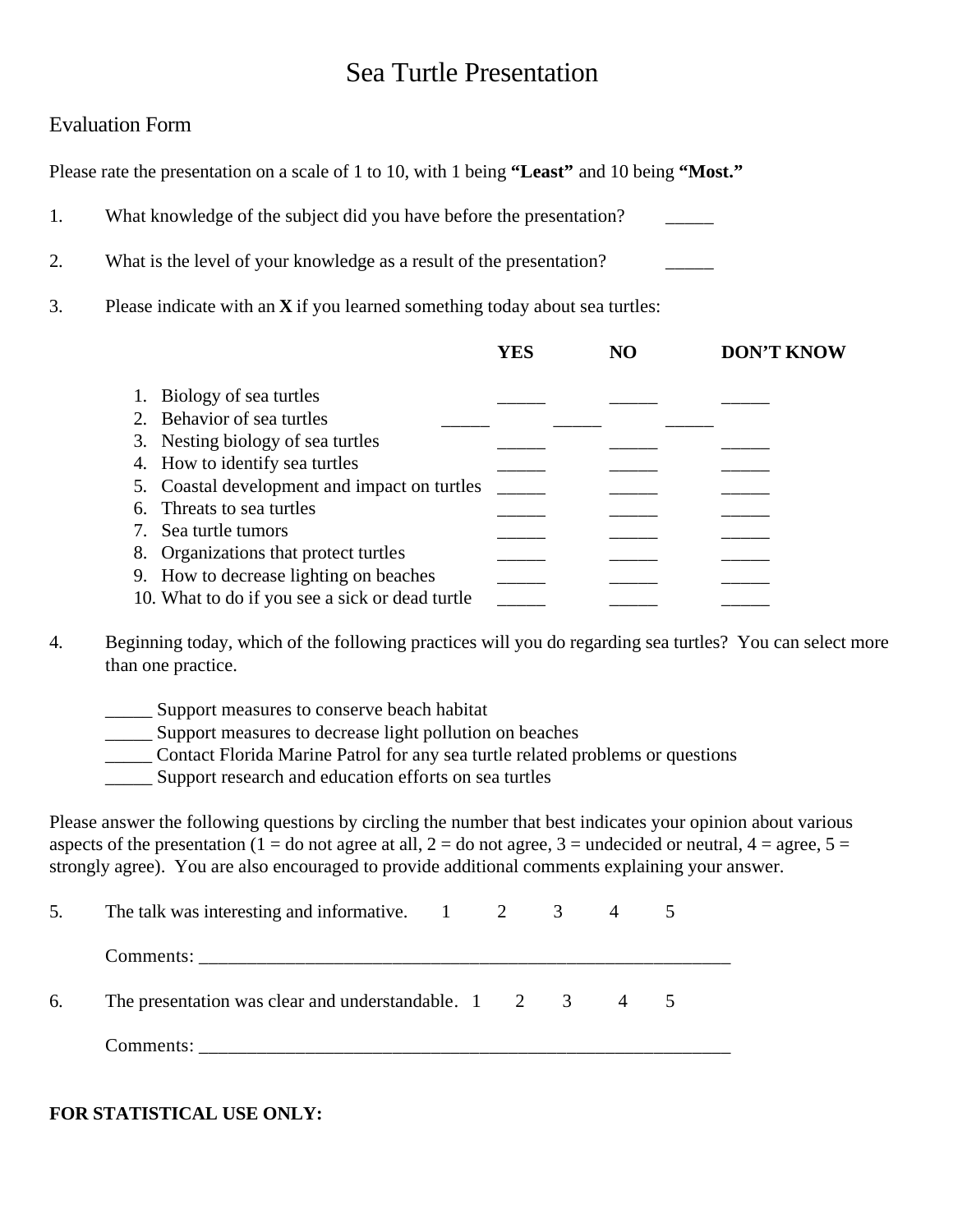Gender: \_\_\_\_\_ Male \_\_\_\_\_ Female Ethnic Background: \_\_\_\_\_\_\_\_\_\_\_\_\_\_\_\_\_\_\_\_\_\_\_\_\_\_\_\_\_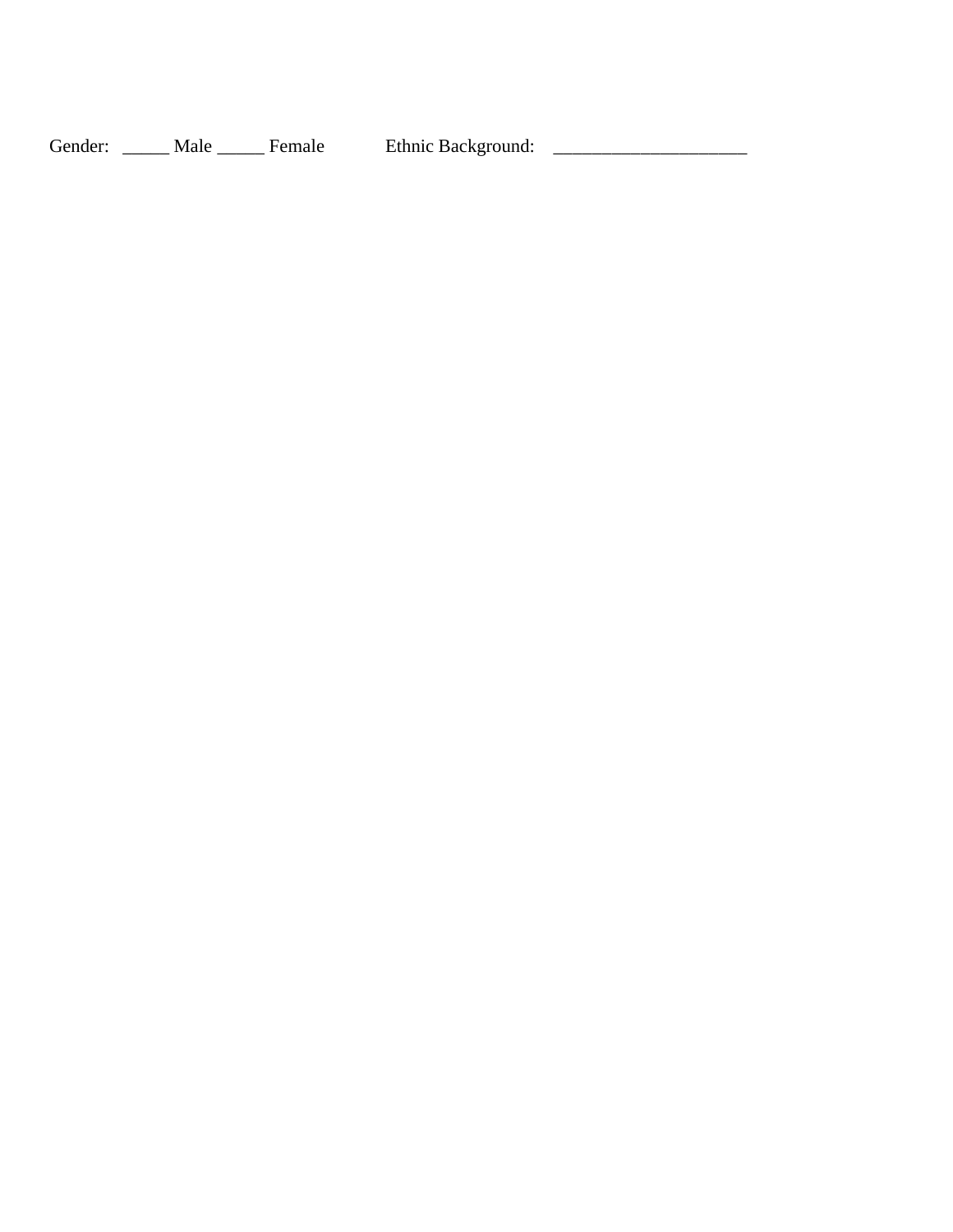Bullets are animated on slides

# **SEA TURTLES**

## **Developed by: April Weaver and Dr. Mark Hostetler, Department of Wildlife Ecology and Conservation, University of Florida, PO Box 110430, Gainesville, FL 32611**

#### **Slide 1 Title Slide**

Sea turtles are among the oldest creatures on earth and have remained essentially unchanged for 110 million years. However, they face an uncertain future. Sea turtles are threatened in many ways, such as encroachment of coastal development on their nesting beaches, encounters with pollutants and marine debris, accidental drowning in fishing gear, and international trade in turtle meat and products. Today we are going to talk about some of these issues and discuss a little turtle biology as well.

#### **Slide 2 Biology of Sea Turtles**

- Sea turtles are air-breathing reptiles remarkably suited to life in the sea. Their hydrodynamic shape, large size, and powerful front flippers allow them to dive to great depths and swim long distances.
- After they crawl from the nest to the ocean, male sea turtles rarely return to land again.
- Females came back only long enough to lay eggs.
- The turtles range from 85 to 2,000 pounds according to the species.

#### **Slide 3 Worldwide Turtle Species**

- There are seven species of sea turtle.
- Loggerhead, Green, Leatherback, Kemp's Ridley, Olive Ridley, Hawksbill, and Flatback.
- An additional turtle, the Pacific Green or "Black Turtle is considered by some to be a separate species from the Green turtle.
- All but the olive ridley and flatback are found in Florida. All of these species are listed as either Threatened or Endangered under the Federal Endangered Species Act.

#### **Slide 4 Biology of Sea Turtle**

- Sea turtles cannot retract their heads very far into their shells, unlike land turtles.
- Most sea turtles grow slowly and have a life span of many decades. Although sea turtles can remain submerged for hours at a time while resting or sleeping, they typically surface several times each hour to breathe.
- Turtles are tropic and temperate region animals. They are prone to hypothermia in winter. They become sluggish, and may die if not rehibilitated.
- In most sea turtles, the top shell, or carapace, is composed of many bones covered with horny scales or "scutes." Turtles are toothless but have powerful jaws to crush, bite, and tear their food.

#### **Slide 5 Nesting Biology**

Florida is home to the nation's only refuge designated specifically for sea turtles. On Florida's East Coast, the Archie Carr National Wildlife Refuge serves as a nursery for approximately one-quarter of all loggerhead turtle nests in the Western Hemisphere.

- From May through September the females leave the sea and crawls ashore to dig a nest in the sand.
- Sea turtles nest almost exclusively at night, except the Ridley's. They nest in masses during the day.
- She uses her rear flippers to dig the nest hole and then she deposits about 100 eggs the size of Ping-Pong balls.
- When egg laying is complete, the turtle covers the eggs, camouflages the nest site, and returns to the ocean. Nesting turtles may return several times in a nesting season to repeat the process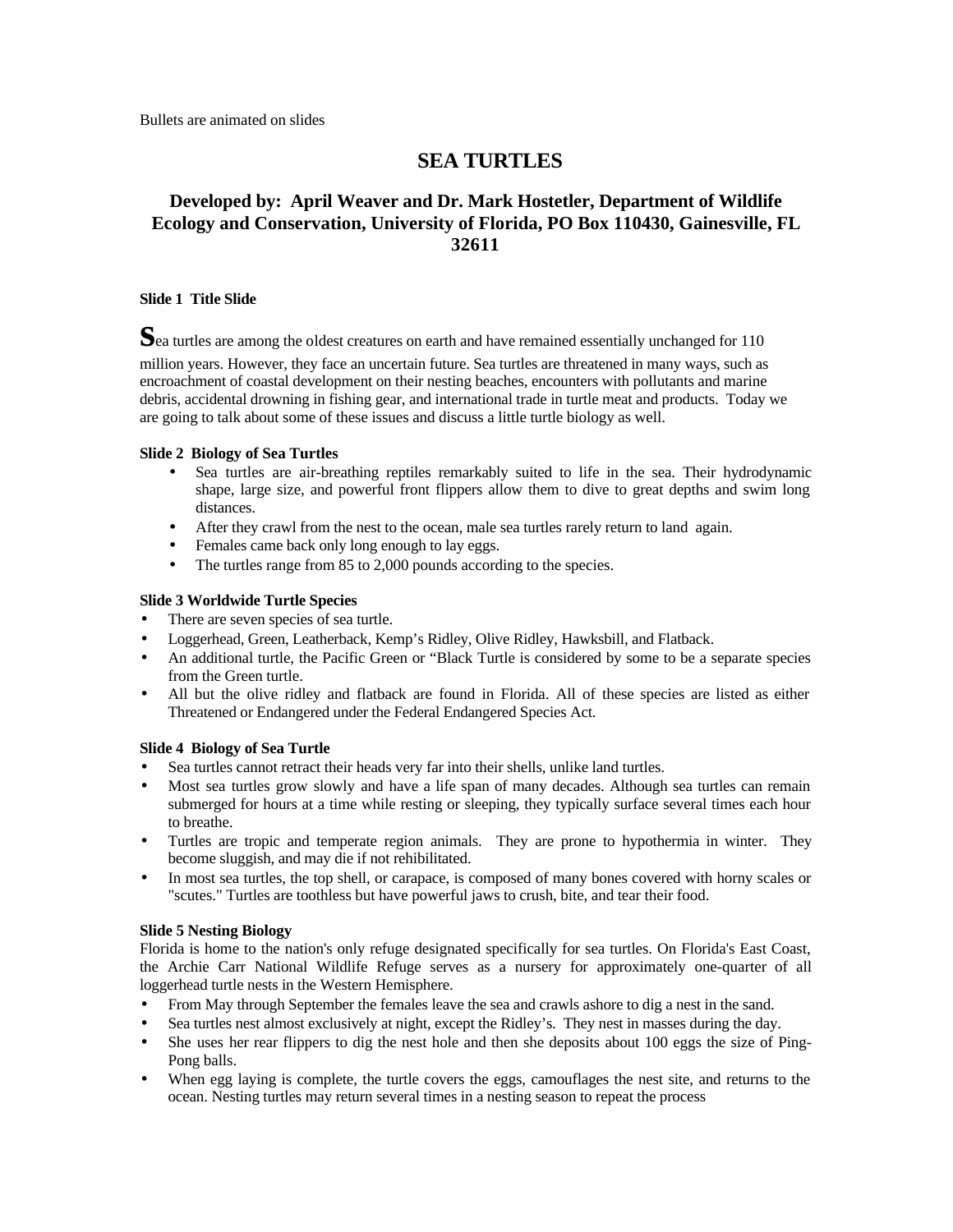- They usually nest every two to three years.
- As is true for some other reptiles, the temperature of the sea turtle nest determines the sex of the hatchlings. Warmer temperatures produce more females, whereas cooler temperatures result in more males. Consequently, conservationists prefer to leave turtle eggs in their original location whenever possible so that sex ratios are determined naturally. After incubating for about two months, the eggs begin to hatch. 2-inch hatchlings emerge as a group. This mass exodus usually occurs at night, and the hatchlings use the bright, open view of the night sky over the water to find their way to the sea.

#### **Slide 6 Nesting Behavior**

• Female sea turtles often appear to be weeping as they nest: the main purpose for these tears is to remove salt from the turtle's body. All turtles have glands in the corners of their eyes. Turtles live in a saline environment, but they too need water to survive. They ingest seawater and need a way to remove salt from their tissues.

#### **Slide 7 Florida's Sea Turtles**

Now we are going to talk about the five species of turtles that occur in Florida's waters. They are the Loggerhead, Green, Leatherback, Kemp's Ridley, and Hawksbill.

## **Slide 8 Green turtle** *(Chelonia mydas)*

- Adult green turtles are unique among sea turtles in that they are largely vegetarians, consuming primarily sea grasses and algae.
- Approximately 100 to 1,000 green turtles nest on Florida's beaches each year from June through late September.
- Green turtles, were named for their green body fat, were valued by European settlers in the New World for their meat, hide, eggs, and "calipee" (the fat attached to the lower shell that formed the basis of the popular green turtle soup). At one time, Key West was a major processing center for the trade.
- A streamlined-looking turtle, the green turtle weighs an average of 350 lbs and has a small head for its body size.
- Its oval-shaped upper shell averages 3.3 feet in length.
- Is olive-brown with darker streaks running through it; its lower shell, or plastron, is yellow.

#### **Slide 9 Turtle tumors**

Many of Florida's green turtles have numerous tumors on their bodies called fibropapillomas. Researchers believe a virus causes these growths but have not yet isolated a specific pathogen. The number of green turtles with these tumors appears to be increasing. Many think it affects the health and survival of the Green turtles.

#### **Slide 10 Ocular (eye) Tumors**

This is a picture of the same turtle a few months later. You can see the rapid progression of the tumors. Her vision is now completely impaired in this eye.

#### **Slide 11 Leatherback Turtle**

- Leatherbacks are capable of descending more than 3,000 feet and of traveling more than 3,000 miles from their nesting beach.
- Researchers have found that leatherbacks are able to regulate their body temperature so that they can survive in cold waters.
- The leatherback is found in Florida's coastal waters, and a small number (from 30 to 60 a year) nest in the state.

## **Slide 12 Leatherback turtle** *(Dermochelys curiae)*

- Most leatherbacks average 6 feet in length
- And weigh from 500 to 1,500 pounds, but the largest leatherback on record was nearly 10 feet long and weighed more than 2,000 pounds.
- Leatherbacks look distinctively different from other sea turtles. Instead of a shell covered with scales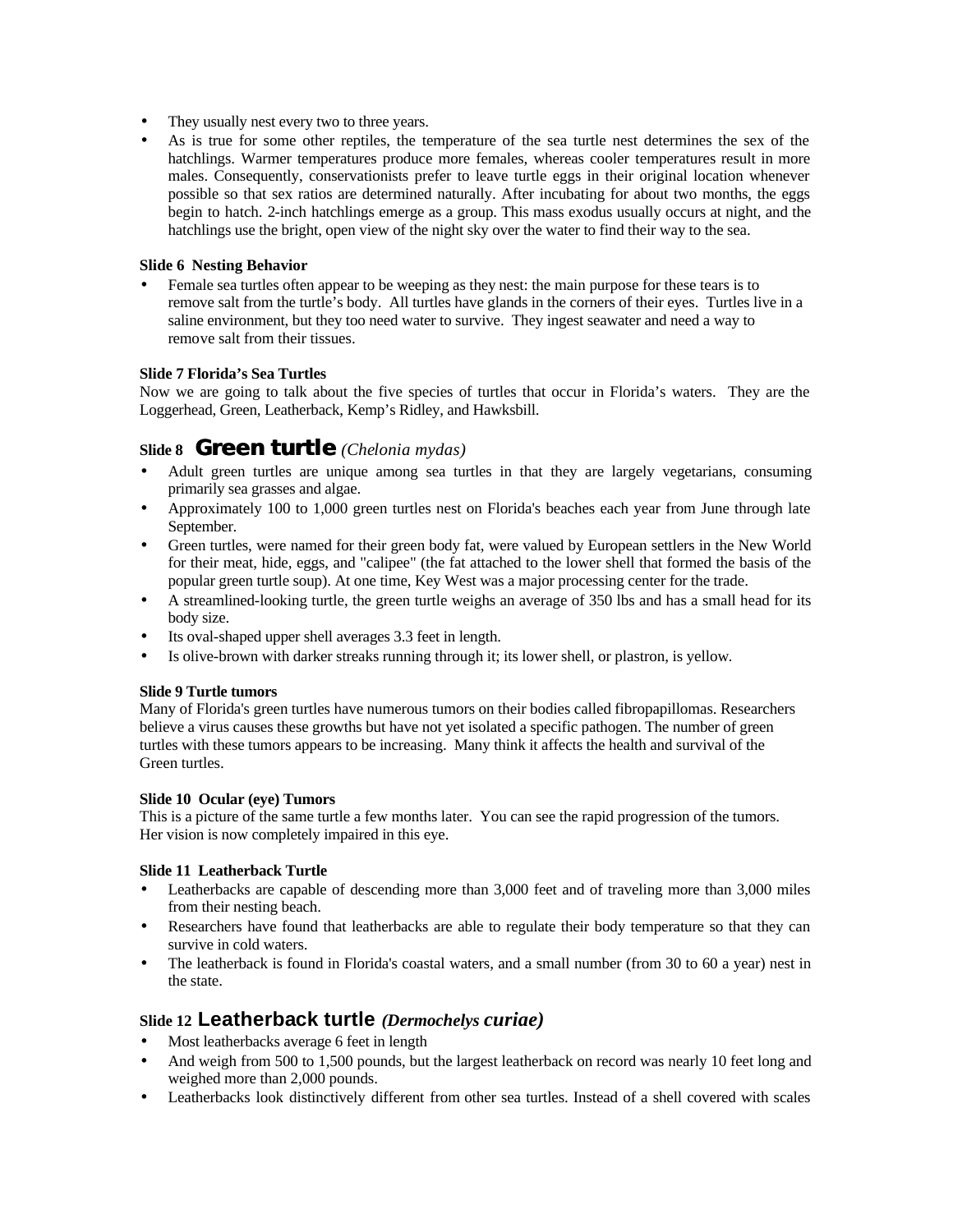or shields, leatherbacks are covered with a firm, leathery skin and have seven ridges running lengthwise down their backs.

- They are usually black with white, pink, and blue splotches.
- Leatherbacks eat soft-bodied animals such as jellyfish and their throat cavity and scissors-like jaws are lined with stiff spines that aid in swallowing this soft and slippery prey.
- They are found throughout the Atlantic, Pacific, and Indian oceans, as far north as Alaska and Labrador.

#### **Slide 13 Loggerhead** *(Caretta caretta)*

The most common sea turtle in Florida, the loggerhead is named for its massive, block-like head. The beaches of Brevard, Indian River, St. Lucie, Martin, and Palm Beach counties are the most important loggerhead nursery areas in the Western Hemisphere, attracting more than 15,000 female loggerheads each May through August.

On Florida's east coast, the Archie Carr National Wildlife Refuge serves as a nursery for approximately one-quarter of all loggerhead nests in the Western Hemisphere.

#### **Slide 14 Loggerheads**

- Loggerheads are among the larger sea turtles; adults weigh an average of 275 pounds
- And have a shell length of about 3 feet.
- Its carapace, which is a ruddy brown on top and creamy yellow underneath, is very broad near the front of the turtle and tapers toward the rear.
- The powerful jaws of the loggerhead allow it to easily crush the clams, crabs, and other armored animals it eats.
- A slow swimmer compared to other sea turtles, the loggerhead occasionally falls prey to sharks, and individuals missing flippers or chunks of their shell are a common sight.

#### **Slide 15 Mystery Illness**

In the winter of 2000, almost 150 sick or dead loggerheads have been found in south Florida. Because many dead or dying turtles never wash ashore, biologists are concerned that this may represent only a fraction of the turtles that may have been affected. The turtles have all had similar symptoms. Two of the most noticeable are extreme lethargy and pneumonia. Researchers are working to discover the cause of this illness. They are worried that if the agent that is causing the illness stays in Florida's waters during the summer, the females that come to nest in south Florida will become ill, and if it is infectious, they could carry it to other populations of loggerheads.

## **Slide 16 Kemp's ridley** *(Lepidochelys kempi)*

The Kemp's ridley is the rarest sea turtle in the world and is the most endangered. It has only one major nesting beach, an area called Rancho Nuevo on the Gulf coast of Mexico. Fewer than 1,000 nesting females remain in the world.

#### **Slide 17 Kemp's Ridley**

- Kemp's ridleys are small, weighing only 85 to 100 pounds
- And measure 2 to 2.5 feet in carapace length.
- Their principal diet is crabs and other crustaceans.
- There is only one major nesting beach left for them in the world, and that is on Rancho Nuevo in Mexico.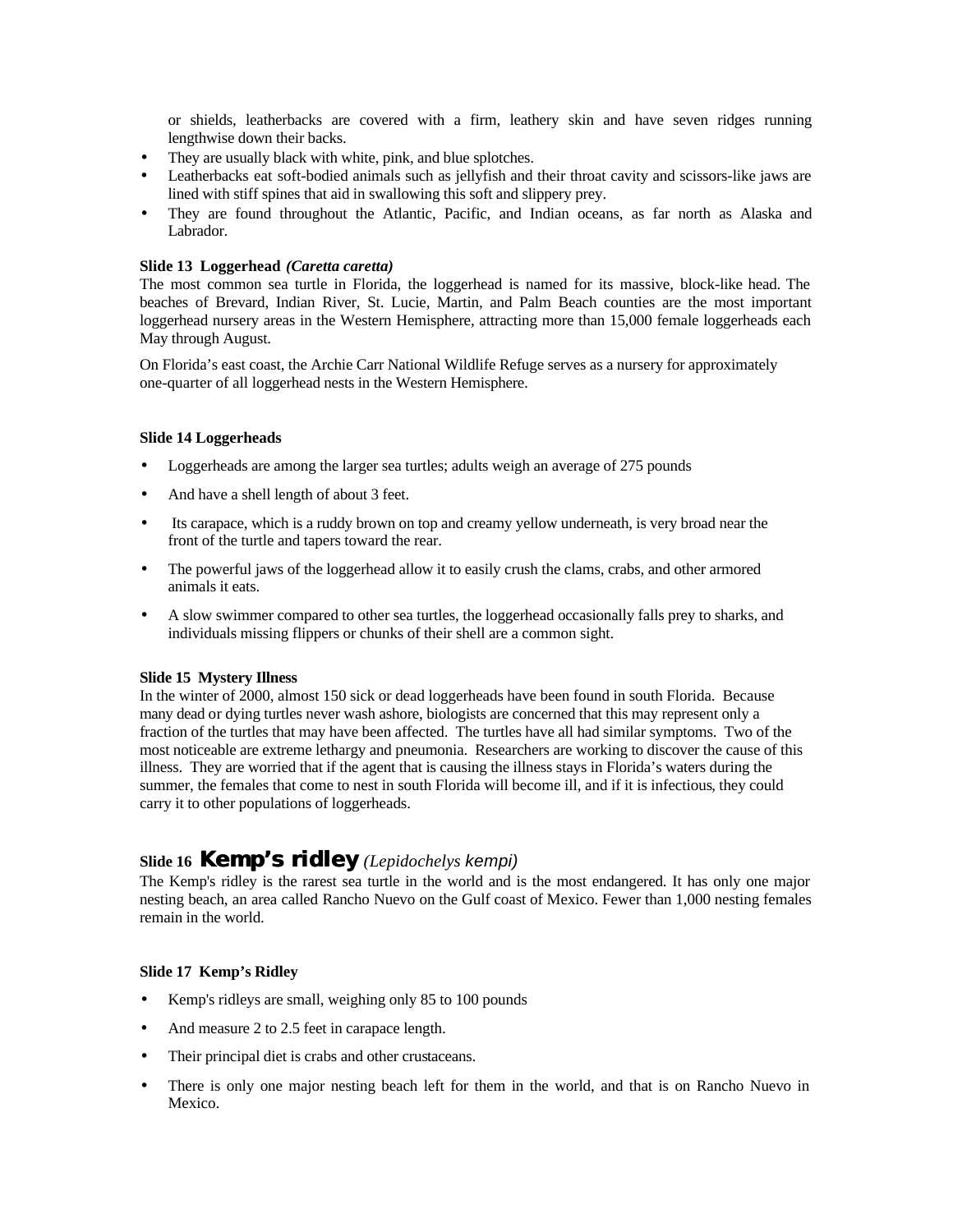- There are Fewer than 1000 nesting females left.
- During the 1980s, many eggs were removed from the beach at Rancho Nuevo and incubated in containers. The hatchlings that emerged from these eggs were then raised for almost a year in a National Marine Fisheries Service facility in Galveston, Texas. Upon release, it was hoped that these "head started" turtles had a better chance of survival than they would have had as hatchlings. Unfortunately, there were many problems with this program. When it was discovered that the sex of turtle hatchlings was influenced by temperature, project workers realized that the artificial egg incubators were producing only male turtles. They also discovered that many of the "head started" turtles did not behave like their wild cousins after release. Many scientists worried that these "headstarted' turtles would never become reproducing adults. Although two "head started" turtles have finally been known to nest, head starting is generally considered to be an inappropriate conservation technique for marine turtles.

## **Slide 18****Hawksbill turtle** *(Eretmochelys imbricata)*

The hawksbill is a small, agile turtle whose beautiful tortoise-colored shell is its greatest liability. The shell is still used in some European and Asian countries to make jewelry, hair decorations, and other ornaments, although international trade in hawksbill products has been banned in much of the world.

#### **Slide 19 Hawksbill Turtle**

- Hawksbills weigh from 100 to 200 pounds as adults
- Are approximately 30 inches in shell length.
- Its carapace is shaded with black and brown markings on a background of amber. The shields of this kaleidoscopic armor overlap, and the rear of the carapace is serrated.
- Its body is oval-shaped, its head is narrow, and its raptor-like jaws give the hawksbill its name.
- These jaws are perfectly adapted for collecting its preferred food, sponges. Although sponges are composed of tiny glasslike needles, this diet apparently causes the turtle no harm.
- Hawksbills are the most tropical of the sea turtles and are usually found in lagoons, reefs, bays, and estuaries of the Atlantic, Pacific, and Indian oceans. Divers off the Florida Keys frequently spot them and a few nests are documented annually from the Keys to Canaveral National Seashore.

#### **Slide 20 Threats to Turtles**

There are many threats to turtles. These three here are associated with eggs and hatchlings, artificial lights, predators, and beach driving.

#### **Slide 21 Lighting**

Artificial lights on beachfront buildings and roadways distract hatchlings on their way to the ocean. Because of this danger, many beachfront communities in Florida have adopted lighting ordinances requiring lights to be shut off or shielded during the nesting and hatching season. People have also been restricted from access to the beach during the nesting season.

In the past hatchling turtles were guided to the ocean by an instinct to travel away from the dark silhouettes of the dune vegetation and toward the brightest horizon, which was the light from the sky reflecting off the ocean. In present times however, many coastal -areas are highly populated. There are many artificial lights near the beach that can deter females from nesting and disorient hatchling sea turtles. The hatchlings travel inland, toward the artificial lights, where they often die from dehydration, or sometimes crawl onto the road where they are run over by cars.

#### **Slide 22 Crows and Ghost Crabs**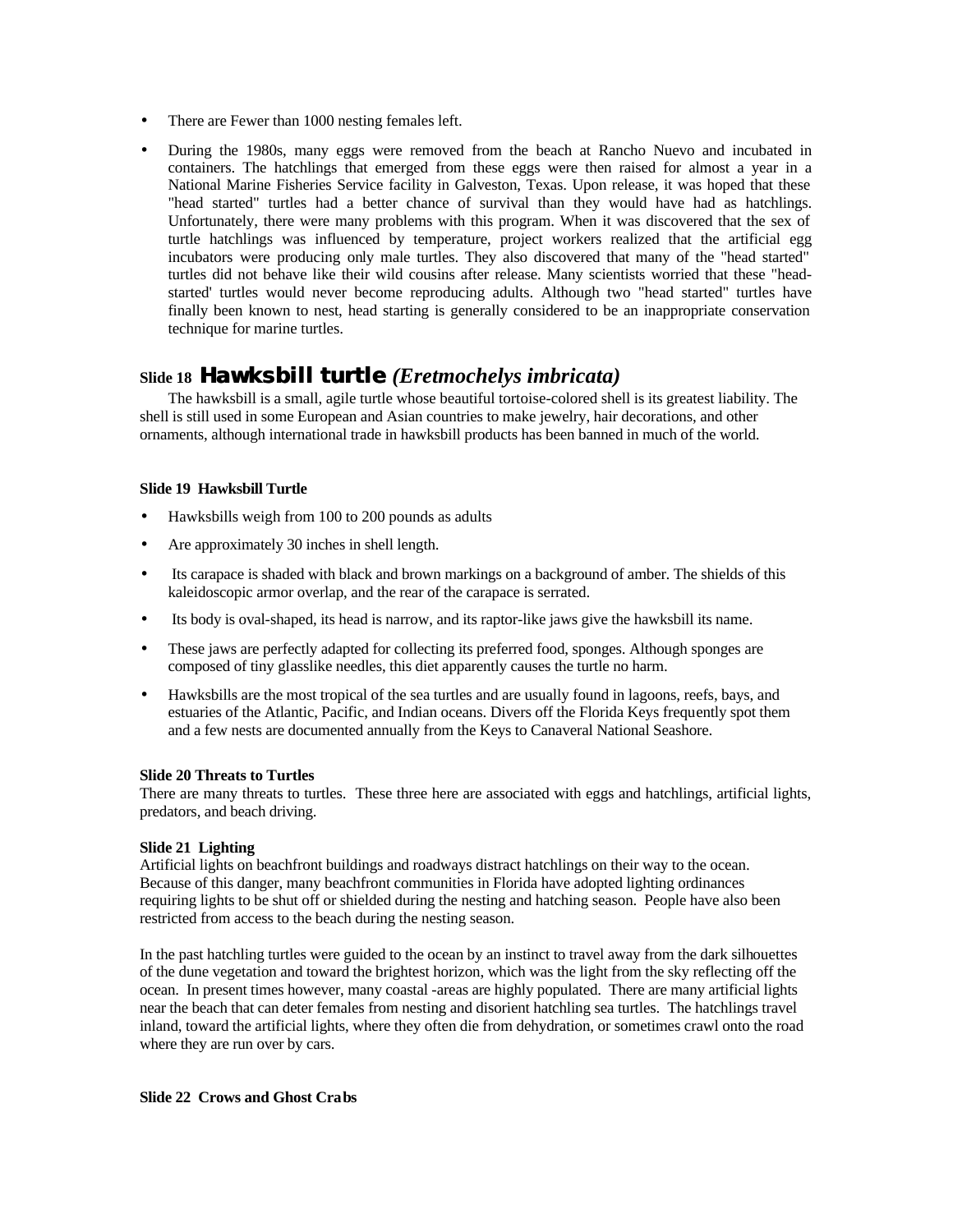Hatchlings are preyed upon by fire ants, crows and ghost crabs.

#### **Slide 22 Coyotes and Foxes**

Man is not the only threat to turtles, we mentioned a few above, but there are others. Coyotes and foxes are a threat to turtles because they dig up nests for the eggs. As you can see here, the nests are destroyed.

#### **Slide 23 Raccoons**

Raccoons have been known to sit behind a turtle and scoop up the eggs as they are laid, not even waiting until the female leaves.

#### **Slide 24 Beach Driving**

Beach driving destroys nests and often leaves the beach in such a bad state that it is difficult for the females to crawl ashore far enough out of the reach of the tide.

#### **Slide 26 Additional Threats to Turtles**

Sea turtles face many threats from humans. They are hunted for their meat and shells, their eggs are pilfered, and condominiums, seawalls, and other structures often degrade their nesting beaches. Hatchlings are lured to their deaths by the artificial lights on developed beaches; they may die after consuming discarded plastic bags, balloons, and other marine debris; and turtles may be drowned in shrimp trawls and gill nets. Now these issues are a major concern of the public

- Trawling
- TED's (Turtle Exclusion devises)
- Pollution

#### . **Slide 27 Trawling**

Before turtle exclusion devises or TED's were required, approximately 11,000 sea turtles died each year when they became trapped in shrimp nets and drowned. This is a picture of two shrimp boats. Kemp's Ridleys were especially hard hit by the nets.

#### **Slide 28 TED**

- Perhaps the most important step forward for sea turtles came in 1989, when all shrimpers in the United States were required to use special "turtle-excluder devices," or TEDs.
- Which allowed turtles accidentally caught in nets to escape through a trap door.

#### **Slide 29 TED**

This is a diagram of one type of TED. There are several types. TEDs are panels of large-mesh webbing or metal grids inserted into the nets. As the nets are dragged along the bottom, shrimp and other small animals pass through the TED into the end of the net. Sea turtles, sharks and other large fish are deflected through the hatch. Compliance with TED regulation is still a problem. There is still a high mortality rate for turtles from the fishing industry. The fisherman will sew shut the trap door, or will use mesh of the wrong gauge. Fisherman believe they cause them to lose 20 percent or more of their catch, while proponents say that they improve the catch by not having all of the shrimp crushed by the heavier animals.

#### **Slide 30 Pollution**

Pollution is a factor because not only does it degrade the beaches, it collects in the oceans as well. Turtles often mistake plastic bags or balloons as jellyfish, and ingest them, causing death.

#### **Slide 31 Coastal Impacts**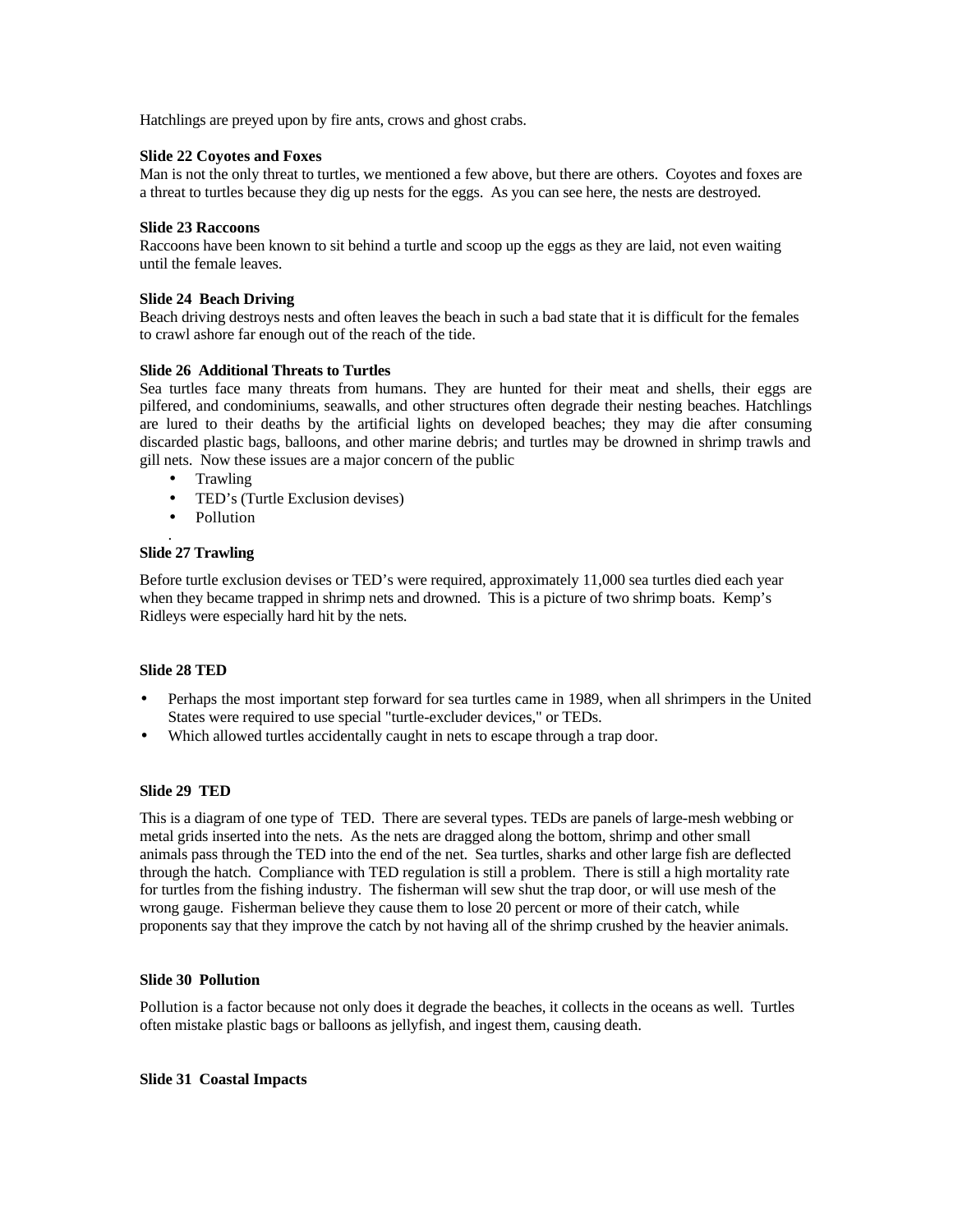Beach Armoring, Coastal development and Beach Renourishment are three other topics we need to discuss. They affect turtles in less obvious, but not inconsequential ways.

#### **Slide 32 Beach Armoring**

Managing coastal development on nesting beaches is another critical concern. State rules impose some limits on the construction of seawalls and other shoreline-hardening structures such as bulkheads and sandbags that can erode sandy nesting beaches, but such structures are still permitted in many areas where turtles nest. They are designed to protect property, but have the unfortunate effect of degrading habitat instead. Plus, it prevents turtles from laying eggs up above the tide line. The eggs will die if the tide reaches them.

#### **Slide 33 Coastal development**

Coastal development has taken over much of former turtle nesting territory. This has caused deaths from drowned nests, because the turtles cannot get up past the high tide mark. Also the beaches are eroding because much of the vegetation that keeps the sand from washing away has been destroyed. Wherever there is coastal development, there is increases in beach lighting, which adversly affects turtle populations.

#### **Slide 34 Beach renourishment**

Beach renourishment projects, designed to restore sandy beaches, may pose a threat when they are conducted during the prime turtle-nesting season. It is not always possible to relocate all turtle nests in the path of the renourishment projects. Renourishment can be done in several ways. The projects are designed to restore beaches that have eroded away. Sand can be brought from inland, or can be dredged from offshore. There are several problems with these projects to go along with the positive benefits. Offshore reefs provide feeding sites and shelter for turtles as well as other animals. Often enough, the sand that is trucked in washes right back out to sea and smothers the reefs, destroying food sources. Sometimes sediment is dumped directly into shallow waters to form berms. Seagrass beds often suffer from these projects.

- On the positive side, renourishment projects provide nesting habitat where there was none previously.
- Researchers are not sure how these projects affects site fidelity. Turtles imprint, so if the sand is different from what was originally there, will the turtles still nest?
- Since much of the sand used for these projects comes from inland, it is not the same as beach sand. Particle size affects drainage, which affects the hydro environment of the beach.. The color of the sand affects the temperature. All of these factors influence the incubation of the eggs and the metabolism of the embryos.
- 0ver 90 additional large-scale dredge projects are planned to occur between 2000 and 2046.

#### **Slide 35 Conservation efforts**

There are signs of recovery and positive action in Florida: the number of green turtle nests appears to be increasing slowly, and the number of dead turtles found on beaches is decreasing gradually. Many coastal construction and beach renourishment permits now incorporate sea turtle protection measures. Researchers are busy finding answers to help us save these denizens of the deep, and there are more laws than ever to help us protect them.

- Research done
- Organizations devoted to saving the turtles
- Laws and Statutes to protect the turtles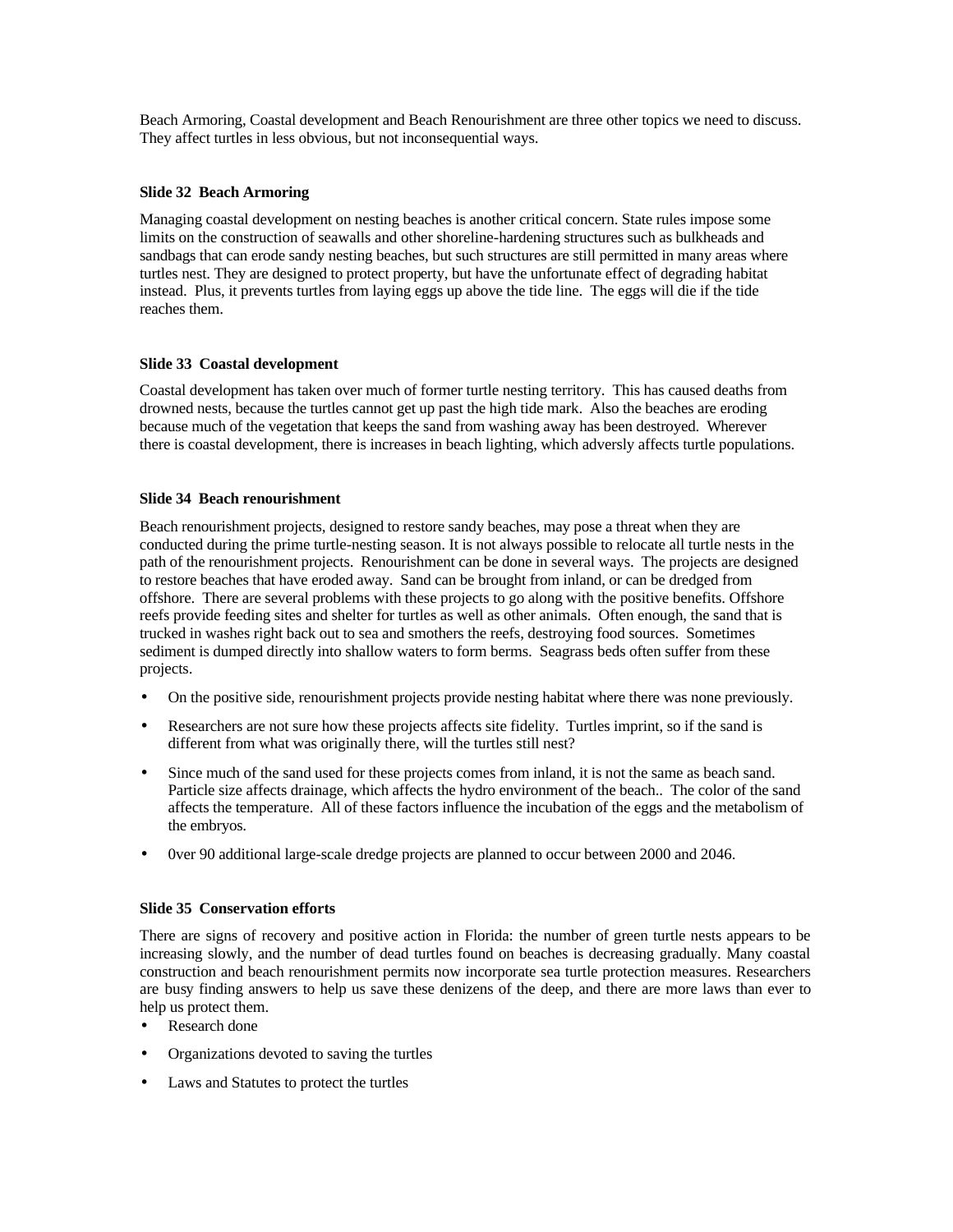# **Slide 36 Sea Turtle Research**

Information about these ancient nomads of the deep has until recently focused on nesting females and hatchlings because they are the easiest to find and study. The advent of new research techniques, such as satellite tracking technology, has allowed scientists to peer into other phases of their lives. At the University of Florida, scientists at the Archie Carr Center for Sea Turtle Research along with scientists from the Fish and Wildlife Unit, Department of Wildlife Ecology & Conservation of are conducting research on the following topics:

- The distribution, abundance, life histories, ecology, and migrations of marine turtles.
- The incidence of marine turtle death and disease and their causes.
- The identification of genetic stocks of marine turtles that use Florida's beaches
- The development of reliable sex-determination techniques for marine turtles;
- The nesting ecology of loggerheads;
- The effect of artificial light, beach armoring, and beach renourishment on turtles.

#### **Slide 37 Organizations Bureau of Protected Species Management**

The Sea Turtle section within the Bureau of Protected Species Management is primarily responsible for the management efforts toward sea turtle recovery. Specific actions include;

- Recovery program planning, management, and administration,
- Coordination of research and management activities
- Habitat protection, and
- Education.

#### **Slide 38 Organizations Florida Fish and Wildlife Conservation Commission**

- FWC's sea turtle program contributes to the protection of sea turtles and their habitat by
- Staff participation in decisions regarding coastal construction activities, land acquisition, and management of nesting beaches and foraging habitats.
- Staff reviews and comments on permits for coastal construction activity, dredge and fill permits, renourishment projects, beach lighting ordinances, and beach cleaning practices.
- Field evaluations of proposed activities are conducted to evaluate the success of turtle protection measures.
- Educational activities include distribution of brochures, booklets, responding to requests for information to interested parties, attendance at conferences, and providing slide shows and lectures to groups

#### **Slide 39 Organizations Florida Marine Research Institute**

Operating under the Florida Marine Research Institute, a network of permit holders monitor marine turtle nesting activity on more than 768 miles of Florida beaches. The Sea Turtle Stranding and Salvage Network (STSSN) operates statewide.

- FMRI staff responds or coordinate response to all reported sea turtle strandings in Florida. This is done through a network of federal agencies, the Florida Marine Patrol and over 350 trained STSSN participants.
- Species, location, measurements, and anomalies are documented for each turtle.
- Fresh turtle carcasses are retained for necropsy and/or organ and tissue sample collection.
- This information is used to monitor and document sea turtle mortality factors, and to aid in the development of sea turtle recovery actions.

## **Slide 40 Laws and Statutes**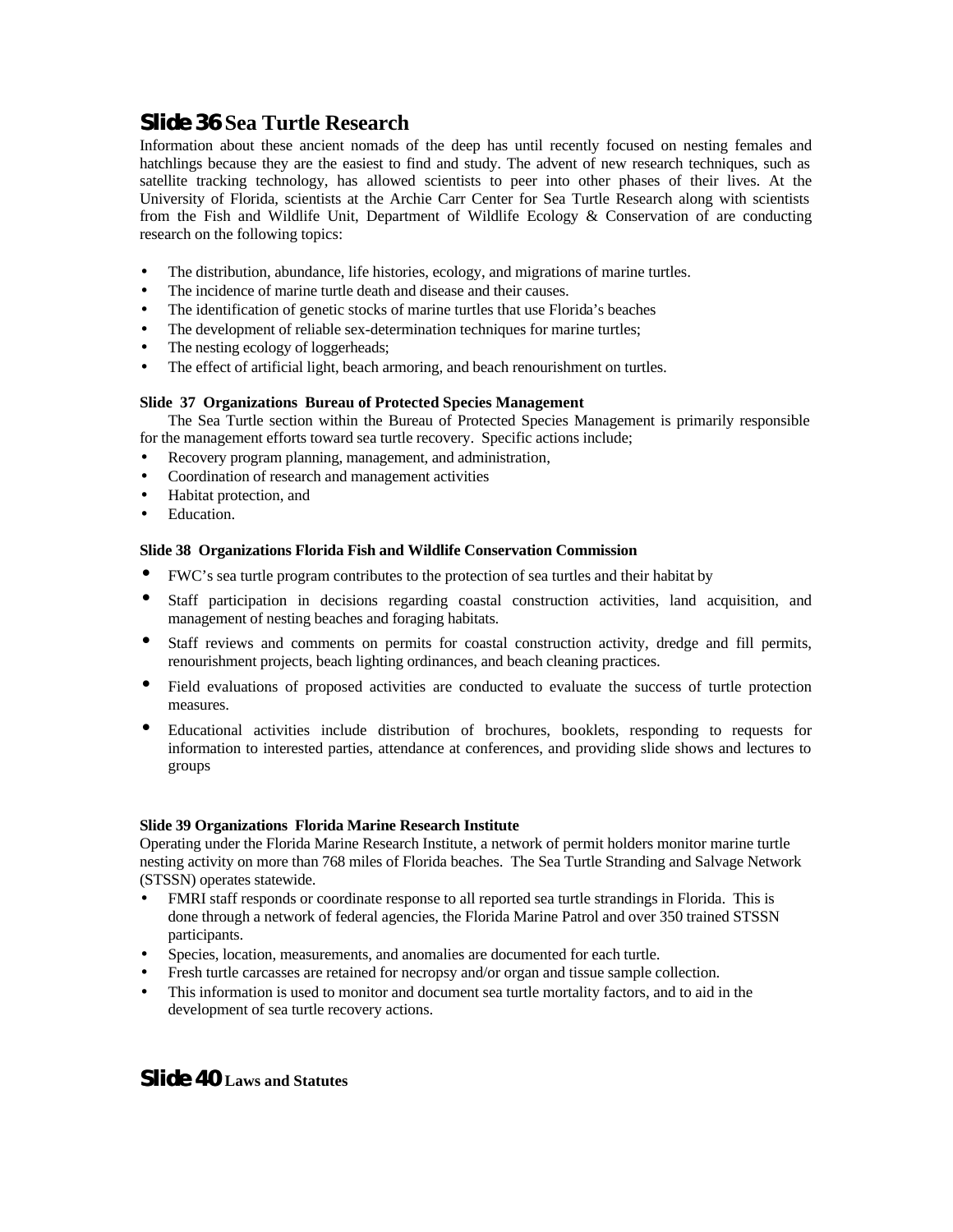Humans have drastically reduced natural populations of marine turtles through incidental capture, intentional harvesting, and the alteration and destruction of nesting and foraging habitats. Recognizing that these impacts could lead to the extinction of marine turtles, both state and federal governments listed the species as threatened or endangered. (The loggerhead is the only one that has a population high enough to be threatened in Florida).

- They are protected under the Federal Endangered Species Act of 1973.
- And Florida's Marine Turtle Protection Act.
- There are also many counties and municipalities in Florida that have passed ordinances prohibiting light from reaching the beach.

## **Slide 41 How you can help**

There are ways that beach front property owners can modify their lights to prevent them from being seen from the beach. The following is a list of suggestions.

#### **Slide 42 How you can help Solutions to Decrease Light**

- Turn off unnecessary lights.
- Don't use decorative lighting (such as runner lights or uplighting of vegetation) in areas that are visible from the beach and permanently remove, disable, or turn off fixtures that cannot be modified in any other way.
- For lights that can be repositioned, face them away from the beach so that the light source is no longer visible.
- Shield the light source. Materials such as aluminum flashing can be used as a shield to direct light and keep it off the beach. When shielding lights, it is important to make sure they are shielded from all areas on the beach (including from either side and on top), and not just from the beach directly in front of the light.
- Paint may be used as a temporary solution. The fixture or the buld itself may be painted, so no lateral light shows.
- Light sockets with an exposed light source (such as plain bulbs) should be replaced with fixtures that are specially made to recess and/or the light source should be shielded.
- Replace fixtures that scatter light in all directions (such as globe lights or carriage lights) with directional fixtures that point down and away from the beach.
- Replace lights on poles with low profile, low-level lamps so that the light source and reflected light are not visible from the beach.
- Replace incandescent, fluorescent, and high intensity lighting with the lowest wattage lowpressure sodium vapor lighting or replace white incandescent bulbs with "bug" lights of 50 watts or less.
- Plant or improve vegetation buffers (such as sea grapes and other native beach vegetation) between the light source and the beach to screen light from the beach.
- Use shielded motion detector lights for lighting, and set them on the shortest time setting.
- To reduce spillover from indoor lighting move light fixtures away from windows, apply window tint to your windows that meets the 45% inside to outside transmittance standards for tinted glass (you'll save on air conditioning costs too), or use window treatments (blinds, curtains) to shield interior lights from the beach.

# **Slide 43 Sick, Injured or Dead Sea Turtle**

If you see a dead, sick or injured sea turtle:

- Call the Florida Marine Patrol at
- 1-800-DIAL-FMP or
- Contact FMRI Turtle Stranding Staff by Pager